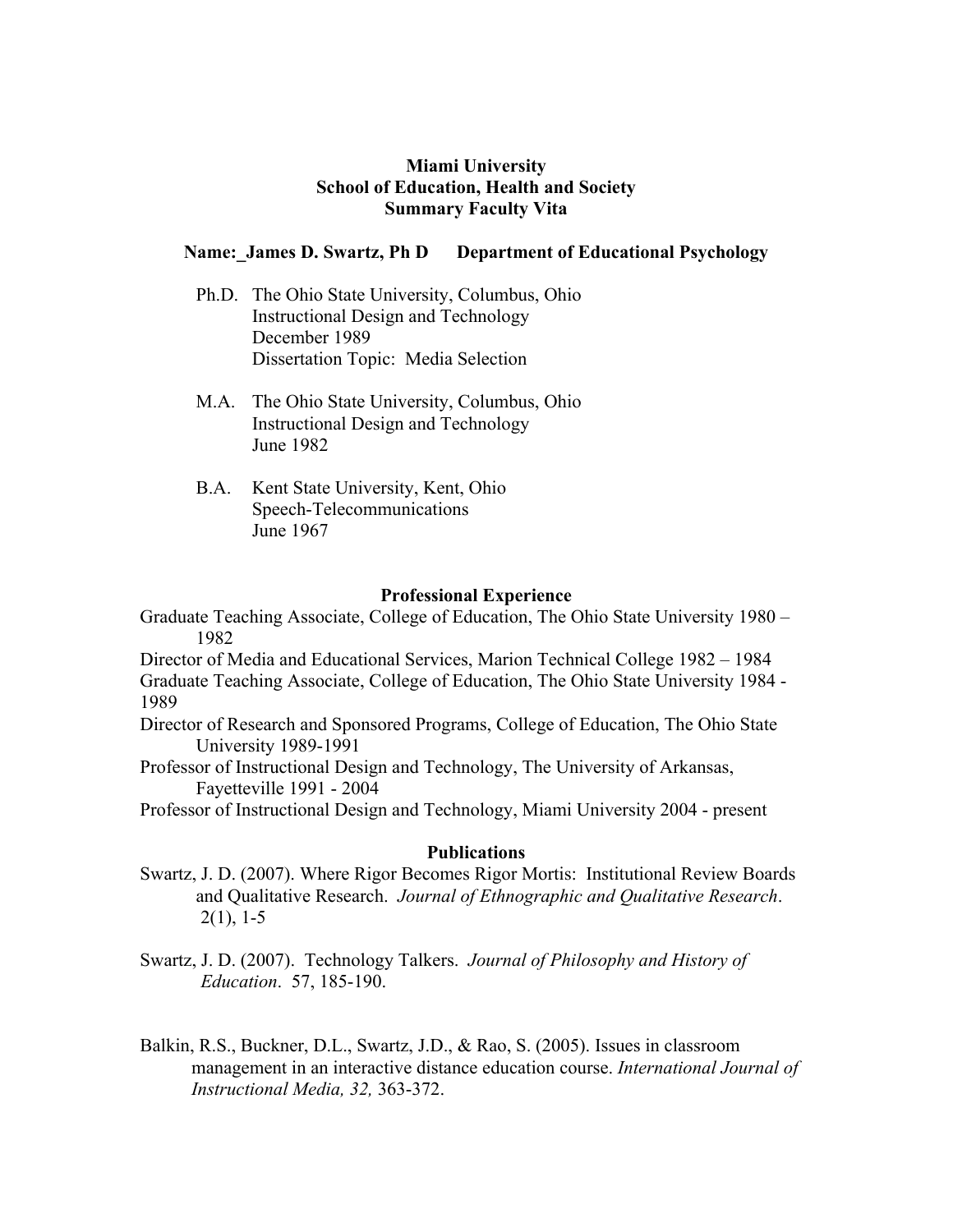- Swartz, J. D., Balkin, R. and Phillips, M. (2004). A case Study of Project-based Computer Instruction in one Middle School. *Journal of Educational Technology Systems*. 32:1 pp. 47-70.
- Swartz, J. D. (2004) William H. Fisher and the Liberal Agenda. *Review Journal of Philosophy and Social Science. 22: pp. 89-102.*
- Brescia, W., Swartz, J., Pearman, K, Balkin, R. and Williams, J (2004). Peer Teaching in Web Based Threaded Discussions. *Journal of Interactive Online Learning*

#### **Papers Presented**

- Invited Keynote Speaker, Ethnographic and Qualitative Research Conference 2007, Dayton, Ohio.
- Swartz, J. D. Technology Talkers. Annual Meeting of the Society for the Philosophy and History of Education, September 2007. San Antonio, Texas.
- Swartz, J. Steven Rosen's View of Social Presence: Topological Phenomenology Annual Meeting of the Society for the Philosophy and History of Education September 2006. Oklahoma City, Oklahoma.
- Swartz, J. Three Imaginations: Mills, Eisner, Willis. *Annual Meeting of The Society for the Philosophy and History of Education*. Oklahoma City, Oklahoma, September 2005.
- Swartz, J., Tanner, L., Weiland, J., Rye, C. and Ramey, M. Perceptions of Media Influences on Two First Grade Students: A Rapid Assessment Process Using Qualitative Research Methods. *Annual Meeting of the American Educational Research Association*. Montreal, Canada, 2005.
- Swartz, J., Denny G., Balkin, R. (2004). A Survey of Best Practices for Project-Based Instruction Using Internet Resources and Multimedia. Annual Meeting of The American Educational Research Association, San Diego, California, April 2004.

#### **Current Professional Association Memberships**

American Educational Research Association SIG memberships: Qualitative Research Media, Culture and Curriculum Instructional Technology Semiotics Classroom Management